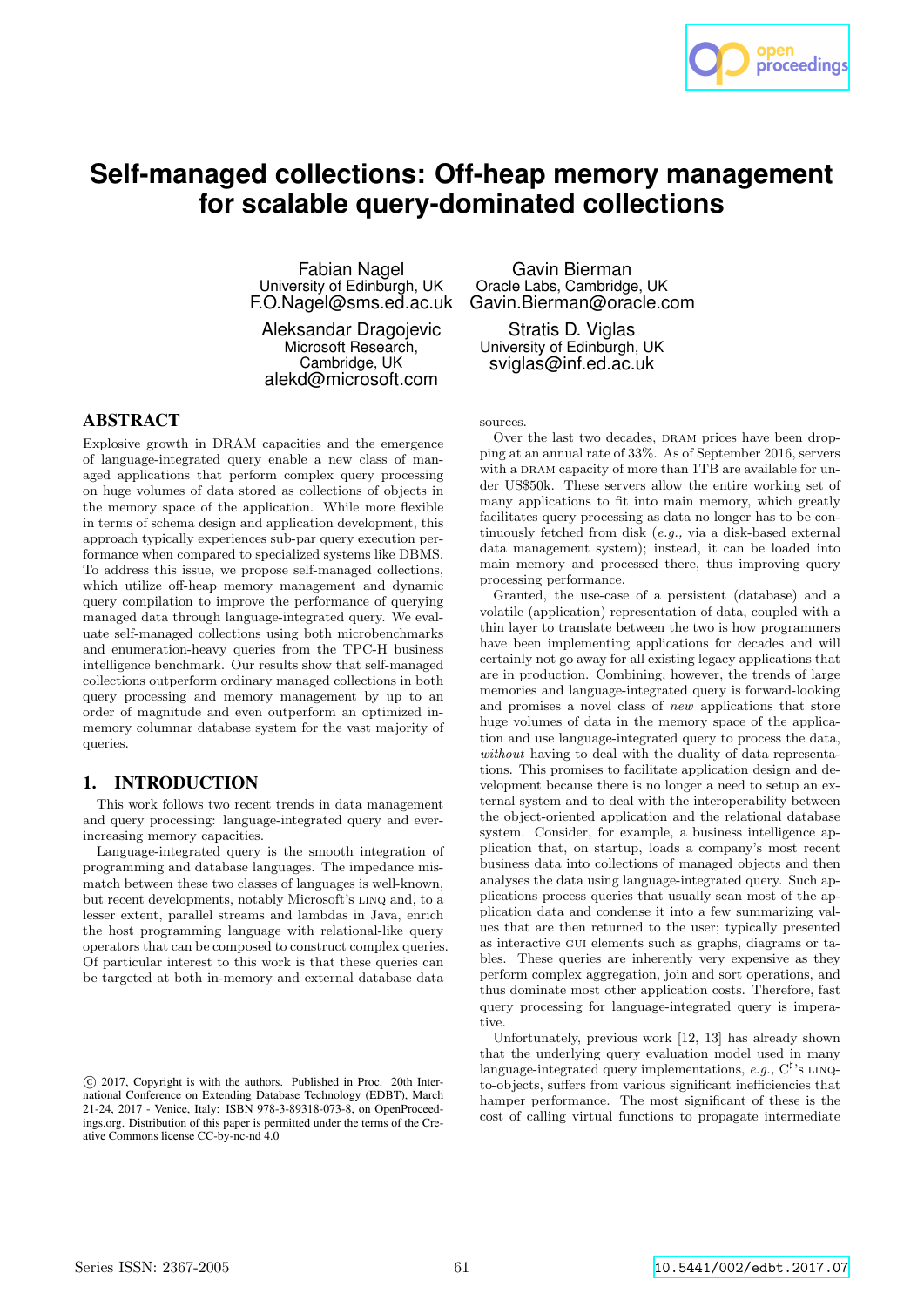result objects between query operators and to evaluate predicate and selector functions in each operator. Query compilation has been shown to address these issues by dynamically generating highly optimized query code that is compiled and executed to evaluate the query. Previous work [13] also observed that the cost of performing garbage collections and the memory layout of the collection data which is imposed by garbage collection further restricts query performance. This issue needs to be addressed to make this new class of applications feasible for application developers.

Our solution to address these inefficiencies is to use selfmanaged collections (SMCs), a new collection type that manages the memory space of its objects in private memory that is excluded from garbage collection. smcs exhibit different collection semantics than regular managed collections. This semantics is derived from the table type in databases and allows smcs to automatically manage the memory layout of contained objects using the underlying type-safe manual memory management system. smcs are optimized to provide fast query processing performance for enumerationheavy queries. As the collection manages the memory layout of all contained objects and is aware of the order in which they are accessed by queries, it can place them accordingly to better exploit spatial locality. Doing so improves the performance of enumeration-heavy queries as cpu and compiler prefetching is better utilized. This is not possible when using automatic garbage collection as the garbage collector is not aware of collections and their content. Objects may be scattered all over the managed heap and the order they are accessed may not reflect the order in which they are stored in memory. smcs are designed with query compilation in mind and allow the generated code low-level access to contained objects, thus enabling the generation of more efficient query code. On top of this, smcs reduce the total garbage collection overhead by excluding all contained objects from garbage collection. With applications storing huge volumes of data in smcs, this further improves application performance and scalability.

The remainder of this paper is organized as follows. In §2, we provide an overview of smcs and their semantics before presenting a type-safe manual memory management system in §3. In §4, we introduce smcs and show how they utilize our manual memory manager to improve query processing performance compared to regular collections that contain managed objects. Finally, we evaluate smcs in §7 using microbenchmarks as well as some queries from the tpc-h benchmark. We conclude this work in §9.

#### 2. OVERVIEW

smcs are a specialized collection type designed to provide improved query processing performance compared to regular managed collections for application data accessed predominantly by language-integrated queries. This performance improvement may come at the expense of the performance of other access patterns (e.g., random access). smcs are only meant to to be used with data that is dominantly accessed in queries.

smcs have a new semantics: they own their contained objects and hence the collection itself determines the lifetime of the objects. In other words, objects are created when they are inserted into the collection and their lifetime ends with their removal from the collection. This accurately models many use cases, as objects often are not relevant to the application once they are removed from their host collection. Consider, for example, a collection that stores products sold by a company. Removing a product from the collection usually means that the product is no longer relevant to any other part of the application. Managed applications, on the other hand, keep objects alive so long as they are still referenced. This means that a rogue reference to an object that will never be touched again prevents the runtime from reclaiming the object's memory. Object containment is inspired by database tables, where removing a record from a table entirely removes the record from the database.

The following code excerpt illustrates how the Add and Remove methods of smcs are used:

Collection<Person> persons = new Collection<Person>(); Person adam = persons.Add("Adam", 27);  $/* \ldots */$ persons.Remove(adam);

The collection's Add method allocates memory for the object, calls the object's constructor, adds the object to the collection and returns a reference to the object. As the lifetime of each object in the collection is defined by its containment in the collection, mapping the collection's Add and Remove methods to the alloc and free methods of the underlying memory manager is straightforward. When the adam object is removed from the collection, it is gone; but it may still be referenced by other objects. Our semantics requires that all references to a self-managed object implicitly become null after removing the object from its host collection; dereferencing them will throw a NullReferenceException.<sup>1</sup>

smcs are intended for high-performance query processing of objects stored in main memory. To achieve this, they leverage query compilation [12, 13] and support bag semantics which allows the generated queries to enumerate a collection's objects in memory order. In order to exclude smcs from garbage collection we have to disallow collection objects to reference managed objects. We enforce this by introducing the tabular class modifier to indicate classes backed by smcs and statically ensure that tabular classes only reference other tabular classes. Strings referenced by tabular classes are considered part of the object; their lifetime matches that of the object, thereby allowing the collection to reclaim the memory for the string when reclaiming the object's memory. We further restrict smcs not to be defined on base classes or interfaces, to ensure that all objects in a collection have the same size and memory layout.

In contrast to regular managed collection types like List<T> our collection types require a deeper integration with the managed runtime. As collections allocate and free memory for the objects they host, we introduce an off-heap memory system to the runtime that provides type, memory and thread safety. The alloc and free methods of the memory system are part of the runtime api and are called by the collection implementation as needed. The type safety guarantees for tabular types are not the same as for automatically managed ones. We guarantee that a reference always refers to an instance of the same type and that this instance is either the one that was assigned to the reference or, if the instance has been removed from the collection, null. This differs from automatically managed types that

<sup>&</sup>lt;sup>1</sup>This suggests that an ownership type system could be useful to statically guarantee such exceptions are not raised; but we leave this to future work.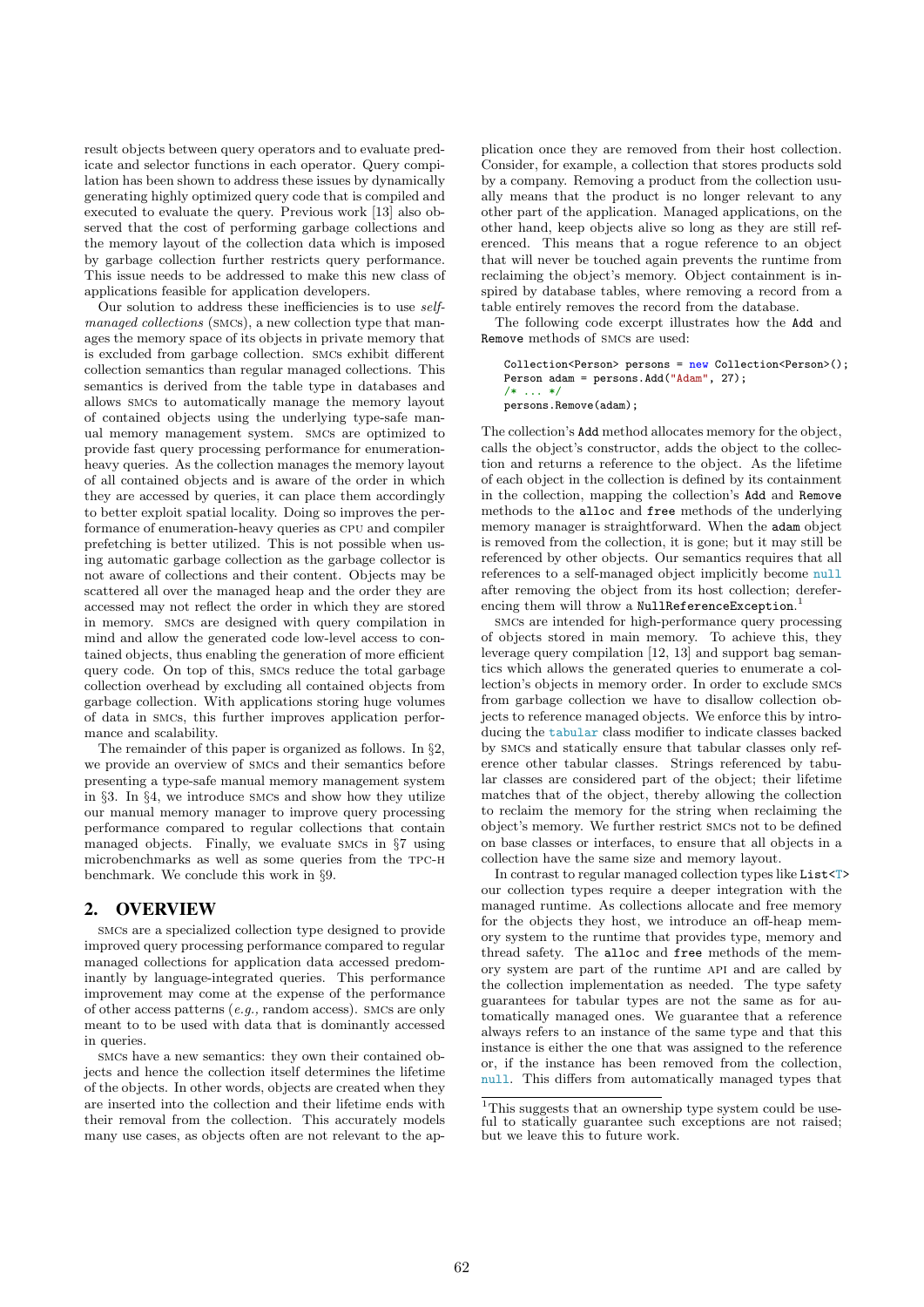guarantee that a reference points to the object it was assigned to for as long as the reference exists and refers to that object. To ensure type-safe reference accesses, we store additional information with each reference and perform extra checks when accessing an object. For managed types, references are translated into pointer-to-memory addresses by the just-in-time (JIT) compiler. As the logic for tabular types is more complex, we modify the JIT compiler to make it aware of tabular type references and the code that must be produced when dereferencing them.

We use query compilation to transform LINQ queries on smcs into query functions that process the query. To improve query performance, the generated code directly operates on the collection's memory blocks (using unsafe, cstyle pointers). All objects in the collections are stored in memory blocks that are private to the collections. Note that these blocks are not accessible outside the collection and the code generator. We assume that the structure of most linq queries is statically defined in the application's source code with only query parameters (e.g., a constant in a selection predicate) dynamically assigned. We modify the C<sup>‡</sup> compiler to automatically expand all linq queries on smcs to calls to automatically generated imperative functions that contain the same parameters as arguments. Queries that are dynamically constructed at run-time, can be dealt with using a LINQ query provider as in  $[13]$ . The generated imperative query code processes the query as in [13], but on top of smcs that enable direct pointer access to the underlying data.

## 3. TYPE-SAFE MANUAL MEMORY MAN-AGEMENT

Our manual memory management system is purpose-built for smcs. It leverages various techniques to allow smcs to manually manage contained objects and to provide fast query processing.

#### 3.1 Type stability and incarnations

The memory manager allocates objects from unmanaged memory blocks, where each block only serves objects of a certain type. By only storing objects of a certain type in each block and disallowing variable-sized objects to be stored inplace we ensure that all object headers in a block remain at constant positions within that block, even after freeing objects and reusing their memory for new ones. We align the base address of all blocks to the block size to allow extracting the address of the block's header from the object pointer. This allows us to store type-specific information like vtable pointers only once per block rather than with every object. We refer to the memory space in a block that is occupied by an object as the object's memory slot. Object headers contain a 32-bit incarnation number. We use incarnations to ensure that objects are not accessed after having been freed. For each slot, the incarnation number is initialized to zero and incremented whenever an object is freed. References to objects store the incarnation of the object together with its pointer. Before accessing the object's data, the system verifies that the incarnation number of the reference matches that in the object's header and only then allows access to the object [1]. If the application tries to access an object that has been freed *(i.e.*, non matching incarnation numbers), then the system raises a null reference exception. The JIT



Figure 1: Accessing object data through indirection

compiler injects these checks when dereferencing a manually managed object. We do not expect incarnation numbers to overflow in the lifetime of a typical application, but if overflows should occur, we stop reusing these memory slots until a background thread has scanned all manually managed objects and has set all invalid references to null. Single-type memory blocks combined with incarnation numbers ensure type-safe manual memory management as defined in §2.

#### 3.2 Memory layout

We illustrate the memory layout of our approach in Figure 1. We do not store a pointer to an object's memory slot in its reference, but instead use a level of indirection. We will require this for the compaction schemes of §5. The pointer stored in object references points to an entry in the global indirection table which, in turn, contains a pointer to the object's memory slot. We store the incarnation number associated with an object in its indirection table entry rather than its memory slot. This allows us to reuse empty indirection table entries and memory blocks for different types without breaking our type guarantees.

As shown in Figure 1, each data block is divided into four consecutive memory segments: block header, object store, slot directory, and back-pointers. The object store contains all object data. Each object's data is accessible through a pointer from the corresponding indirection table entry or through the identifier of the object's slot in the block. The slot directory stores the state of each slot and further staterelated information (for a total of 32 bits). Each slot can be in one of three states: free i.e., the slot has never been used before, valid, i.e., it contains object data, or limbo i.e., the object has been removed, but its slot has not been reclaimed yet. Back-pointers are required for query processing and for compaction; they store a pointer to the object's indirection table entry. The slot directory entry and the back-pointer are accessible using the object's slot identifier.

#### 3.3 Memory contexts

We have so far grouped objects of the same type in blocks private to that type. In many use cases, certain object types exhibit spatial locality: objects of the same collection are more likely to be accessed in close proximity. Memory contexts allow the programmer to instruct the allocation function to allocate objects in the blocks of a certain context (e.g., a collection). The memory blocks of a context only contain objects of a single type and only the ones that have been allocated in that specific memory context.

#### 3.4 Concurrency

Incarnation numbers protect references from accessing objects that have been freed. However, they do not protect objects from being freed and reused while being accessed. Consider Figure 2: Thread 2 frees and reuses the memory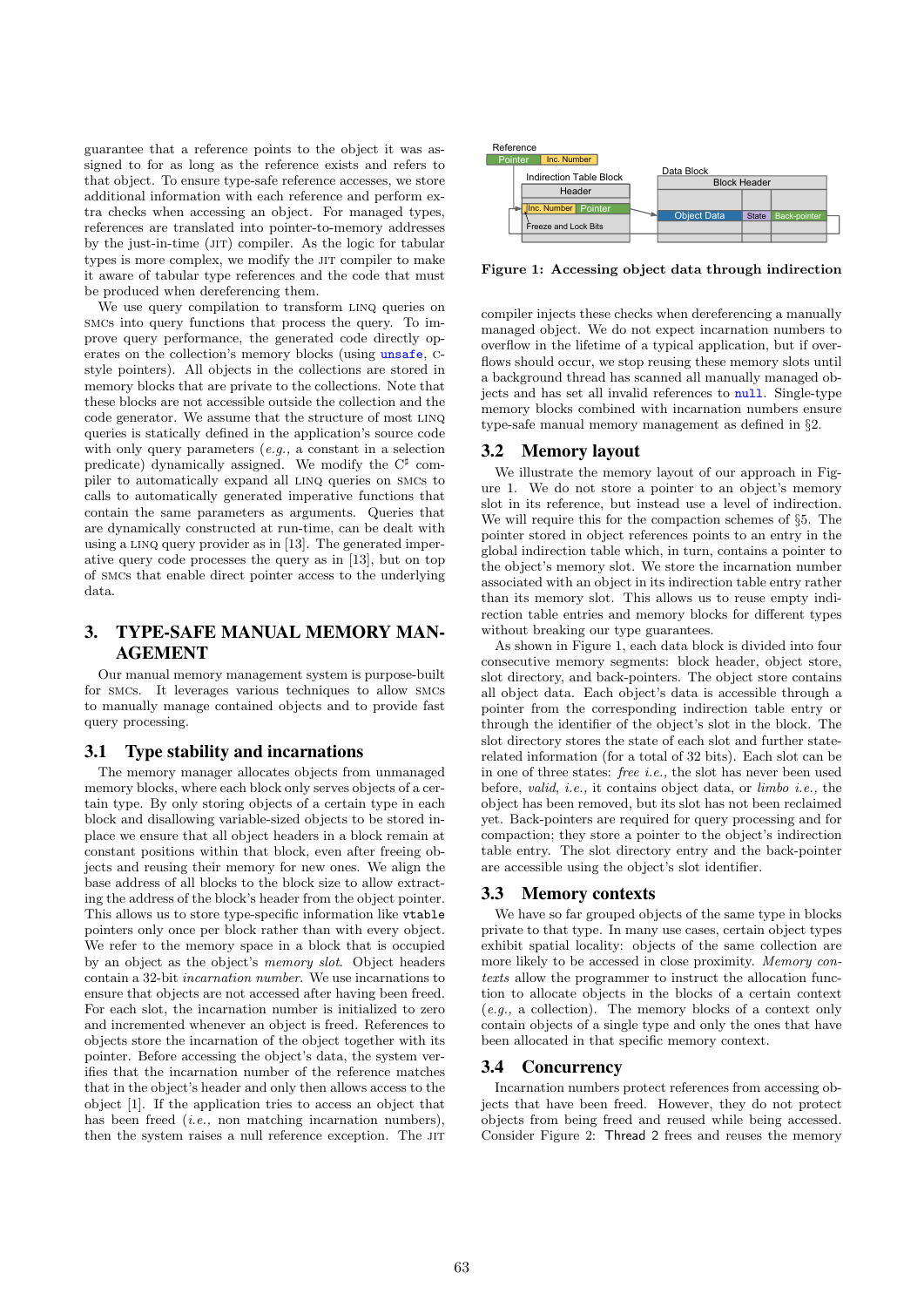



slot referenced by the adam reference just after Thread 1 successfully checked the incarnation numbers for the same object. As Thread 1's incarnation number check was successful, the thread accesses the object, which is now no longer Adam, but Tom. This behavior violates the type-safety requirement of always returning the object assigned to a reference, or null if the referenced object has been freed. We refine the requirement for the concurrent case by specifying the check of the incarnation numbers to be the point in time where the requirement must hold. Thus, all accesses to objects are valid as long as the incarnation numbers matched at the time they were checked. To enforce the type-safety requirement, the memory manager ensures that if an object is freed, its memory slot cannot be reused for a new object until all concurrent threads have finished accessing that object.

We use a variation of epoch-based reclamation [7] to ensure thread safety. In epoch-based reclamation, threads access shared objects in grace periods (critical sections). The memory space of shared objects can only be reclaimed once all threads that may have accessed the object in a grace period have completed this grace period. Thus, grace periods are the time interval during which a thread can access objects without re-checking their incarnation numbers to ensure type safety. Epochs are time intervals during which all threads pass at least one grace period. The system maintains a global epoch; each thread maintains its thread-local epoch. In Figure 3, we show how we track epochs. Upon entering a critical section (grace period), each thread sets its thread-local epoch to the current global epoch. To leave a critical section, a thread can increment the global epoch if all other threads that currently are in critical sections have reached the current global epoch. Hence, threads can either be in the global epoch  $e$  or in  $e-1$ . Memory freed in some global epoch  $e$  can safely be reclaimed in epoch  $e+2$  because by that time, no concurrent thread can still be in epoch e.

To implement epoch-based reclamation, the JIT compiler automatically injects code to start and end critical sections when dereferencing manually managed objects. Critical sections are not limited to a single reference access; several accesses can be combined into a single critical section to amortize the overhead of starting and ending critical sections. The following illustrates the code to start and end a critical section:

```
void enter_critical_section() {
```

```
global->sectionCtx[threadId].epoch = global->epoch;
global->sectionCtx[threadId].inCritical = 1;
```

```
memory fence(): }
```

```
void exit_critical_section() {
 memory_fence();
 global->sectionCtx[threadId].inCritical = 0; }
```
Upon entering a critical section, each thread sets its local epoch to the current global epoch and sets a flag to indicate that the thread is currently in a critical section; on exit the thread clears this flag. We have to enforce compiler and cpu instruction ordering around these instructions to ensure that the session context is set before we access the object and not unset until we have finished, hence, the memory fences. In contrast to [7], we do not increment global epochs modulo three, but as a continuous counter. We also do not increment the global epoch and reclaim memory when exiting critical sections, but in the memory manager's allocation function. This allows us to lazily reclaim memory on demand when allocating new objects.

#### 3.5 Memory operations

When freeing an object, we increment its incarnation number to prevent subsequent accesses to it. We refer to memory slots that are freed, but not yet available for reuse as limbo slots. We set the memory slot's state to limbo and set its removal timestamp to the current global epoch in the slot directory. This bookkeeping ensures that the slot cannot be reclaimed until at least two epochs have passed. Memory blocks become candidates for reclamation when they surpass a threshold fraction of limbo slots, the reclamation threshold. If this is the case, we add the block to a queue of same-type memory blocks that may be reclaimed, along with the earliest timestamp when the block can be reclaimed (global epoch plus two).

All allocations are performed from thread-local blocks so that only one thread allocates slots in a block at a time (though there can be concurrent removals from the same block). Thread-local blocks are taken from the reclamation queue of the appropriate type if there are blocks ready for reclamation; if the queue is empty they are allocated from the unmanaged heap. To find a memory slot for a new object the allocation function scans all entries in the slot directory from the slot of the last allocation until either a free slot or a reclaimable limbo slot is found. The maximum number of slots scanned before finding a limbo slot that can be reclaimed depends on the reclamation threshold. For instance, if blocks can host one hundred objects and are added to the queue once they contain more than 5% limbo slots, then each allocation scans at most twenty slots to find a reclaimable limbo slot. The actual number is likely to be smaller as removals might have happened in the meantime. The allocation function attempts to increment the global epoch counter once there are blocks in the reclamation queue that cannot be reclaimed yet because two epochs have not passed.

## 4. SELF-MANAGED COLLECTIONS

smcs use the type-safe memory management described in §3 and support the semantics of §2. The objects contained in an smc are managed by the collection itself and not by the garbage collector. This, along with bag semantics, enables smcs to place objects in memory based on the order the objects are touched when enumerating the collection's content in a query. This improves the locality of memory ac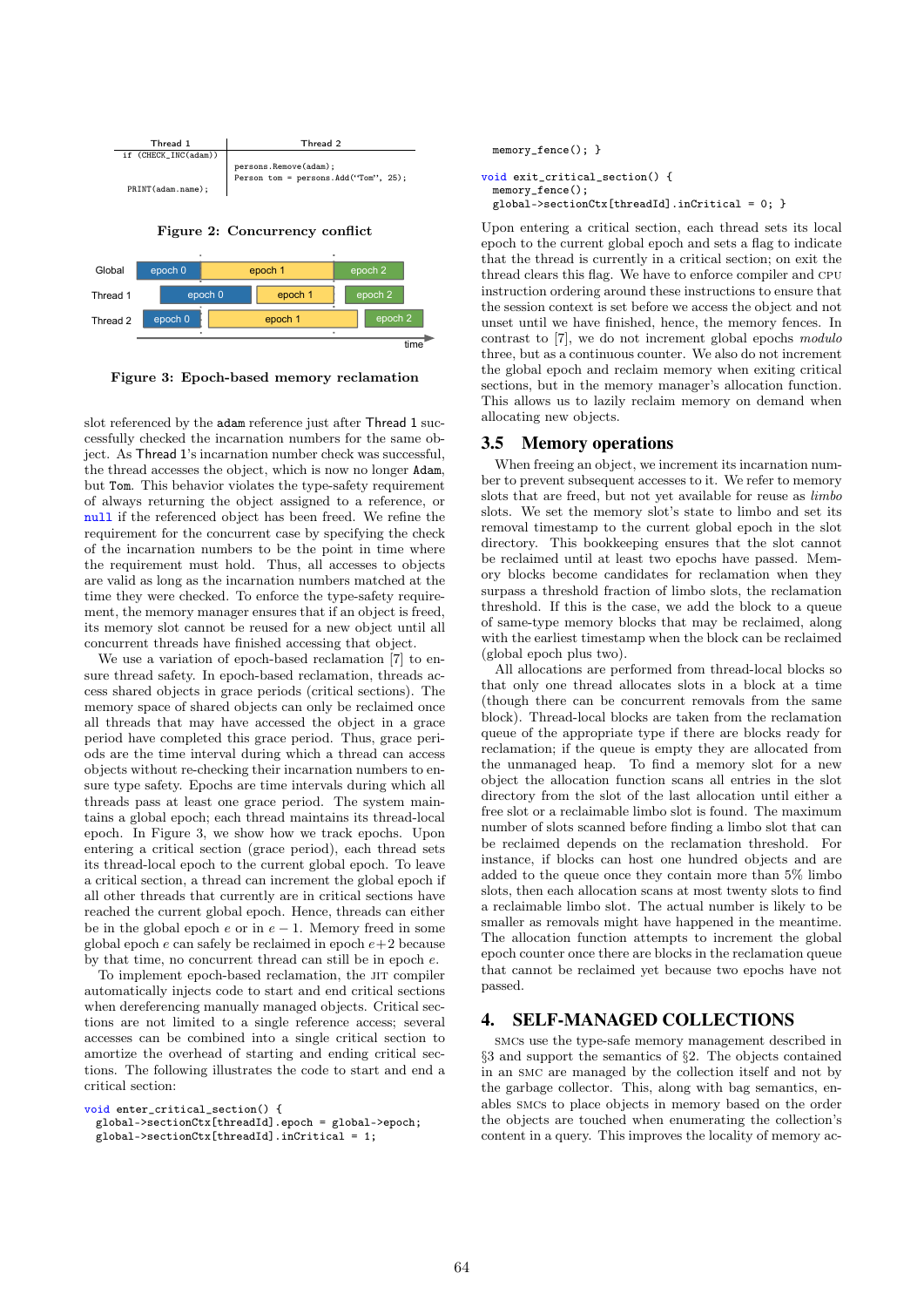cesses when enumerating the smc, leading to improved performance compared to iterating over the collection's content through references that may point anywhere in the managed heap (as is the case for all conventional .NET collections). A convenient side-effect of disallowing smcs to contain standard objects is that it significantly reduces the size of the managed heap and the volume of memory that has to be scanned during garbage collection and, in consequence, the duration of garbage collection, which improves the overall performance of the application.

smcs use the type-safe memory manager of §3 to manage contained objects. The semantics of smcs mean that the Add and Remove methods can directly be mapped to the memory manager's alloc and free methods. In addition to allocating memory for the object, the Add method calls the object's constructor and returns a reference to the object.

Each smc has a private memory context to allocate all objects added to the collection. This ensures that all objects in an smc end up in the same set of private memory blocks. The smc can access all of these blocks through the memory context. Recall from §2 that we automatically transform linq queries over smcs into calls to specialized query functions that use query compilation to improve the performance of query processing. By giving the smc access to these memory blocks, we also allow the query compiler to access them to enumerate over the smc's objects. The following illustrates a simple compiled query that enumerates over all objects in the smc by iterating over all valid slots in all blocks in the smc's memory context, checking a predicate on the age field, and returning references to all qualifying objects:

```
enter critical section();
foreach (Block* blk in collection.GetMemoryContext())
 foreach (Slot i in blk)
   if (blk->slots[i] == VALID)
     if (blk->data[i].age > 17)
       yield new ObjRef { ptr = blk->backptr[i],
                           inc = blk->backptr[i]->inc };
exit_critical_section();
```
The query uses the memory block's slot directory blk->slots to check if the corresponding memory slot contains a valid object (in contrast to a free or limbo slot). As each entry in the slot directory is only four bytes wide and stored in a consecutive memory area, it is fairly cheap to iterate over the slot directory to check for valid slots. The query touches the object's data only if the slot is valid. If the slot also satisfies the selection predicate, the query returns a reference (ObjRef) to the object. To do so, it uses the back-pointer field blk->backptr to obtain a pointer to the corresponding indirection table entry. The reference contains this pointer and the current incarnation number of the object to ensure that the memory slot can safely be reclaimed once the object is removed from the smc. To generate code for more complex queries we follow a similar strategy as in previous work [10, 12, 13, 14].

To ensure that the accessed objects are not removed and their memory slot is not reclaimed while directly accessing objects in a query, we have to be in a critical section. This applies to objects in the primary smc that we enumerate as well as to objects in other smcs that we access through references from the primary smc. Instead of entering and exiting a critical section around each object access, we process huge chunks of data in the same critical section. This

amortizes the cost of critical sections (in particular, memory fences) and, hence, is a cornerstone of providing good query performance. The query remains in the same critical section either for its entire duration, or for the duration of processing a single memory block. The query compiler chooses the desired granularity for each query based on the requirements of the query. Staying in the same critical section for the duration of the query allows to generate code that stores direct pointers to the memory locations of smc objects in intermediate results and data structures (otherwise the query may only use object references). However, it also increases the time until the memory manager can increment the global epoch to reclaim limbo slots. As linq queries are lazily evaluated, we enforce that critical sections are exited before a result object is returned and, hence, control is returned to the application. Since queries often contain several blocking operations (e.g., aggregation or sorting), most query processing is performed in a single critical section. Objects that are concurrently removed from an smc while a query enumerates the smc's content are included in the query's result if: (a) the query reads the object's slot directory entry before the slot is set to limbo, or  $(b)$  the query follows a reference to the object before its incarnation number is incremented. Objects added to an smc behave accordingly. smcs use a lower isolation level than database systems, in line with other managed collections.

#### 4.1 Columnar storage

While smcs manage the memory space of contained objects themselves, they keep the memory layout of the object's data unchanged. Previous work in database systems, e.g., [2], has shown that some workloads, however, greatly benefit from a columnar layout, instead of the row-wise layout of smcs. Since smcs store all object data in blocks that only contain objects from the same collection and, hence, the same type, they can be easily extended to leverage a columnar layout. The only requirements are that: (a) the jit compiler injects the code required to access columnarly stored data when following references to such objects, and (b) the query compiler is aware of the data layout and also generates code that accesses the data in a columnar fashion. For columnar layouts, we store the object's block and slot identifiers in the object's indirection table entry instead of a pointer to the object's memory location. To access the data of an object, we look up its memory block using an array of memory blocks indexed by their block identifier, and then use the slot identifier to find the position of the value in its column.

## 5. COMPACTION

Common uses of smcs do not cause them to shrink significantly; they stay at a stable size or grow steadily. However, when facing heavy shrinkage of an smc, we perform compaction to reduce the smc's memory footprint and improve query performance. When relocating objects as part of a compaction, we have to ensure that concurrent accesses to them do not exhibit inconsistencies. Inconsistencies may arise from accesses through references or from queries directly operating on the smc's memory blocks.

#### 5.1 Reference access

The indirection table allows us to move data objects within and across memory blocks without having to update all ref-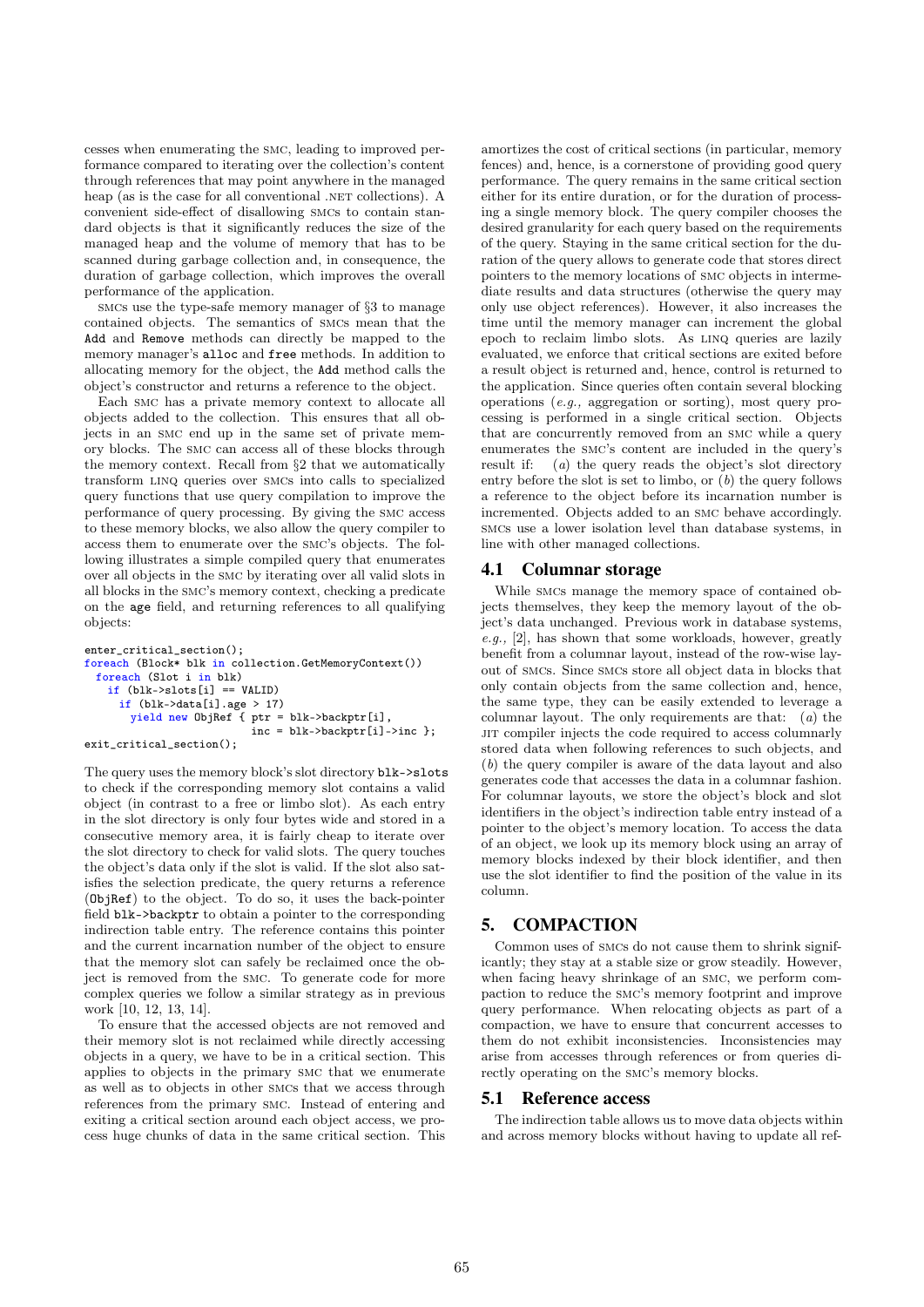

Figure 4: Relocating an object

erences held by the application. Atomically updating the pointer in the indirection table suffices to ensure that all threads can correctly reach the object. However, threads that already are in critical sections and point to the old location might cause inconsistencies by performing updates on outdated memory locations. To compact data blocks without stopping the application we extend the epoch scheme for object relocation. We reserve the two most significant bits of the incarnation number in the indirection table for a frozen flag [3] and a lock flag. After a thread successfully increments the global epoch, it checks if a compaction is necessary. The global epoch cannot be increased in the meantime because the thread is still in a critical section using the previous epoch. If compaction is necessary we set the global nextRelocationEpoch to  $e + 2$  (e is the thread-local epoch and  $e+1$  is the global epoch we just incremented) and then awake the compaction thread. Once a relocation epoch is set, no other but the compaction thread can increment the global epoch until the compaction is finished (epoch  $e + 3$ ). To guarantee this, we run the compaction thread in a critical section that uses the thread-local epoch e, which prevents all other threads from incrementing the global epoch.

The compaction thread is active through two epochs: the freezing epoch  $e + 1$  and the relocation epoch  $e + 2$ . In the freezing epoch it iterates over all blocks that need compaction (marked by previous allocations/removals). For each block, it constructs a list of all slots that have to be moved and the memory address the slots have to be moved to. This list is accessible through the block's header. The thread then sets the frozen bit in the indirection table entry of each slot that is scheduled to be copied.<sup>2</sup> Once all blocks are prepared for compaction, the thread waits until all other threads are in the freezing epoch  $(e + 1)$  and then increments the global

epoch to  $e + 2$  to start the relocation epoch. The relocation epoch consists of two phases: the waiting phase, which lasts until the compaction thread observes that all other threads are in the relocation epoch, and the moving phase that starts thereafter. While waiting, the compaction threat continuously tries to increment the global epoch to proceed to the moving phase. Once in the moving phase the compaction thread makes this phase globally visible by setting a global variable to indicate that frozen objects may now be moved. It then iterates over all blocks scheduled for compaction. For every slot to be moved, it atomically locks the incarnation number by setting the lock bit and copies the object to the new location, updates the pointer in the indirection table, unsets the lock and freeze bits, and marks the relocation as successful in the block's relocation list. Once all scheduled relocations are done, the compaction thread increments the global epoch to  $e + 3$  (all threads are guaranteed to be at  $e + 2$  by this point), exits its critical section to allow other threads to increment the global epoch, and goes back to sleep. Figure 4 illustrates the steps to move an object inside a memory block.

If an object's incarnation number is not frozen there is no risk of it being moved in the current epoch, so all threads can access it as before. Note that the incarnation number comparison that we have to do anyway is enough to cover the most common path. If we encounter a frozen incarnation number  $(i.e., the first incarnation number comparison)$ fails, but a second that excludes frozen and lock bits succeeds), there are three cases: (a) We are in the freezing epoch. There will not be any relocation in this epoch, so we can return the data pointer.  $(b)$  We are in the waiting phase of the relocation epoch and not all threads are in the relocation epoch yet. A relocation might happen while we access the object so we cannot proceed. However, we also cannot relocate the object because not all threads are in the relocation phase so they do not expect relocations yet. Our only option is to bail out from relocating the object. To do so, we find the object's entry in the block's relocation list, atomically set the lock bit in the object's incarnation number, set the status of the relocation to failed (in the object's relocation list entry), and unset the freeze and lock bits. If the lock bit has already been set by another thread, we spin until it is unset and then recheck the object's status. Once the freeze bit is removed, we can return the pointer and proceed. (c) We are in the moving phase of the relocation epoch and all other threads are also in the relocation epoch. We again cannot proceed because the object may be moved at any time, but we can help the compaction thread move the object to its new location and then proceed. To do so, we find the object's entry in the block's relocation list, atomically set the lock bit in the object's incarnation number, move the object to its new location, set the status of the relocation to succeeded, and unset the freeze and lock bits. As in the previous case, we spin if the bit is locked, then recheck its status and finally return the pointer after the frozen bit is unset. The following outlines the checks that have to be performed before accessing a manually managed objects through its reference:

<sup>&</sup>lt;sup>2</sup>By using a CAS operation; this requires free to also use cas to increment incarnation numbers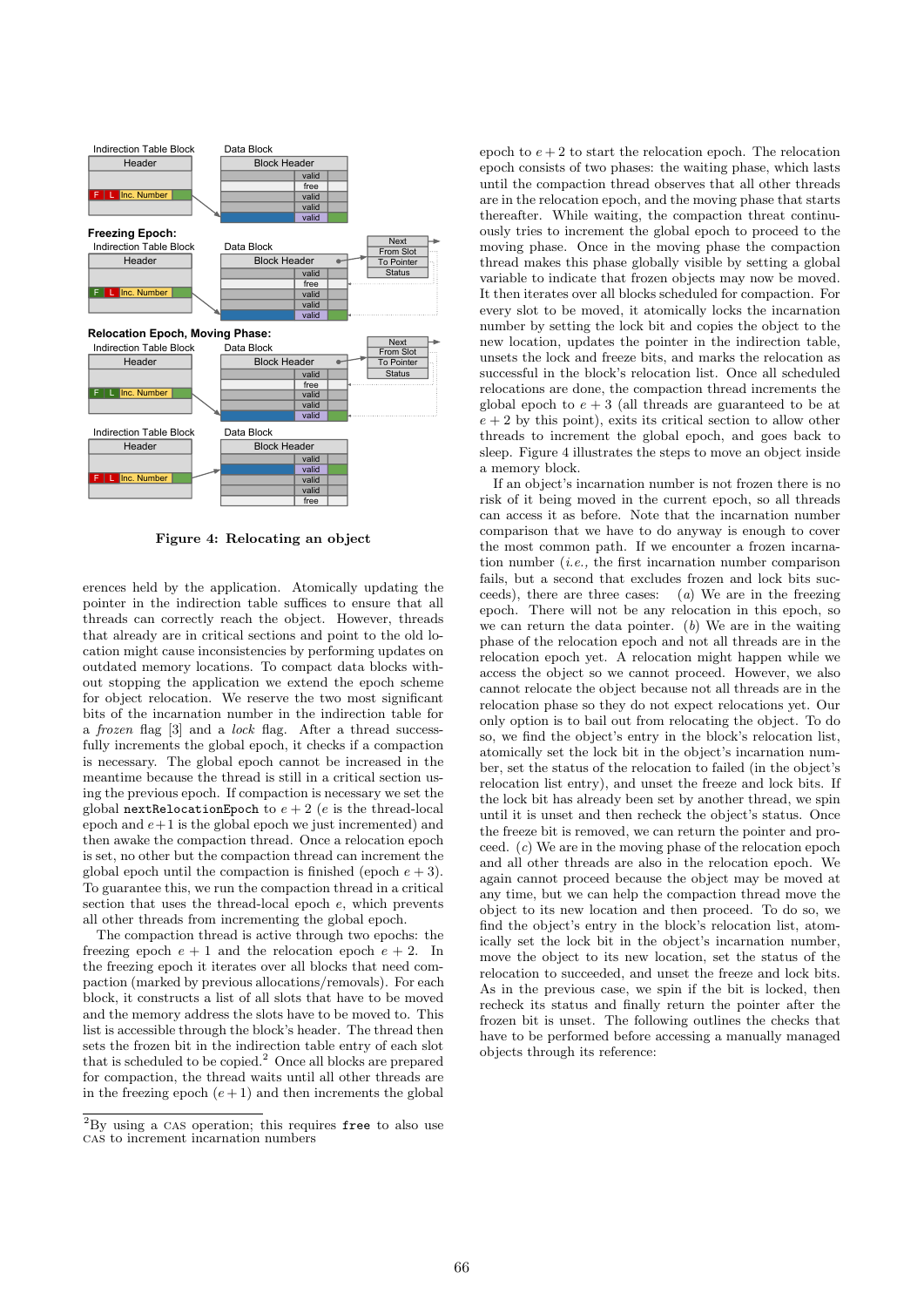```
void* dereference_object(ObjRef oref) {
 if(oref.inc == oref.ptr->inc) {
   return oref.ptr->memptr;
 } else if (oref.inc == (oref.ptr->inc & FL_MASK)) {
   // First case:
   if (global->sectionCtx[threadID].epoch
        != global->nextRelocationEpoch) {
     return oref.ptr->memptr;
   // Second case:
   } else if (!global->inMovingPhase) {
     bail out relocation(oref):
     return oref.ptr->memptr;
   // Third case:
   } else {
     relocate_object(oref);
     return oref.ptr->memptr; }
 } else {
   throw new NullPointerException(); } }
```
Note that outside freeze and relocation epochs, the first condition is always satisfied if the referenced object has not been freed. If the object access is known to be read-only, we can always use the original location of the object in the waiting phase of the relocation epoch as its memory location cannot be reclaimed while we access it. In this case, the reader does not have to fail the relocation of that object.

When the compaction thread starts iterating over the blocks to be compacted  $(i.e.,$  the moving phase of the relocation epoch), all failed relocations are visible so the thread can deal with them. If necessary, it extends compaction by one additional epoch to try all unsuccessful relocations again by adding another freezing phase at the end of the relocation epoch and setting the following epoch to be a relocation epoch before exiting the current relocation epoch.

#### 5.2 Block access

Queries directly operating on the memory blocks of an smc can also cause inconsistencies where the query misses some objects because they are concurrently being relocated or includes them twice. To prevent these inconsistencies, we have to extend the compaction scheme described thus far. We always empty the memory blocks that take part in the compaction by moving their objects to new memory blocks and removing the emptied blocks from the collection. Blocks only participate in a compaction if their occupancy is below a threshold  $(e.g., 30\%)$ . Blocks that participate in a compaction are assigned to compaction groups where the objects of all blocks in a compaction group are moved to the same new block. The number of blocks in a compaction group depends on the aforementioned threshold; a 30% threshold results in three blocks per group.

Queries process all blocks of a compaction group in the same thread-local epoch and in consecutive order. This ensures consistent query behavior outside relocation epochs as relocations may not start while processing the compaction group. During relocation epochs, we have to ensure that queries may either only access the pre-relocation state of a compaction group or the post-relocation state. If processing of a compaction group starts in the moving phase of the relocation epoch, the query first helps performing the relocation of the compaction group and then uses the compacted memory block for query processing. If processing of the group starts in the waiting phase, we cannot compact the group's content yet. In this case, we add the group to a list of groups that still have to be processed and continue with the remaining memory blocks. Once all remaining



#### Figure 5: Direct pointer between collection objects

blocks are exhausted, we check if the moving phase has already started and, if this is the case, process all remaining compaction groups by first performing the relocation and then processing the compacted block. If the moving phase has not started yet, we process the compaction group in its pre-relocation state by atomically incrementing a query counter in the compaction group that prevents other threads from compacting the group until the query decremented the counter again. Relocations only occur in the moving phase of the relocation epoch and, hence, once a relocation waits for the query counter of a compaction group to become zero, there are no more queries incrementing it. The compaction thread bails out of compacting a certain group after waiting for a predefined amount of time for the read lock to be released. We do this to deal with queries that return control to the application  $(i.e.,$  return a result element) while holding the read lock.

#### 6. DIRECT POINTERS

When a query touches an object that contains many references to nested objects, then smcs may loose ground to automatically managed collections: each dereference not only has to check incarnation numbers, but, more importantly, it has to pay for an additional (random) memory access to the indirection table. We now provide an alternative implementation that solves this problem. We keep indirection for all external references, but, for references between smcs, we store the direct pointer to the corresponding memory location. To be able to check incarnation numbers in both cases, the incarnation number of a memory slot is moved back into the memory slot (object header) instead of the indirection table. In Figure 5 we show the new layout, which improves query performance for queries that use references to access objects from several smcs.

When relocating an object, however, the new memory location of the object now has to be updated in the indirection table as well as in all self-managed objects that reference it, which is no longer an atomic operation. We address this by adding a third flag to the incarnation number, the forwarding flag. The forwarding flag turns the object's old memory slot into a tombstone. Queries reaching the tombstone through direct pointers use the slot's back-pointer to access the object's indirection table entry which contains a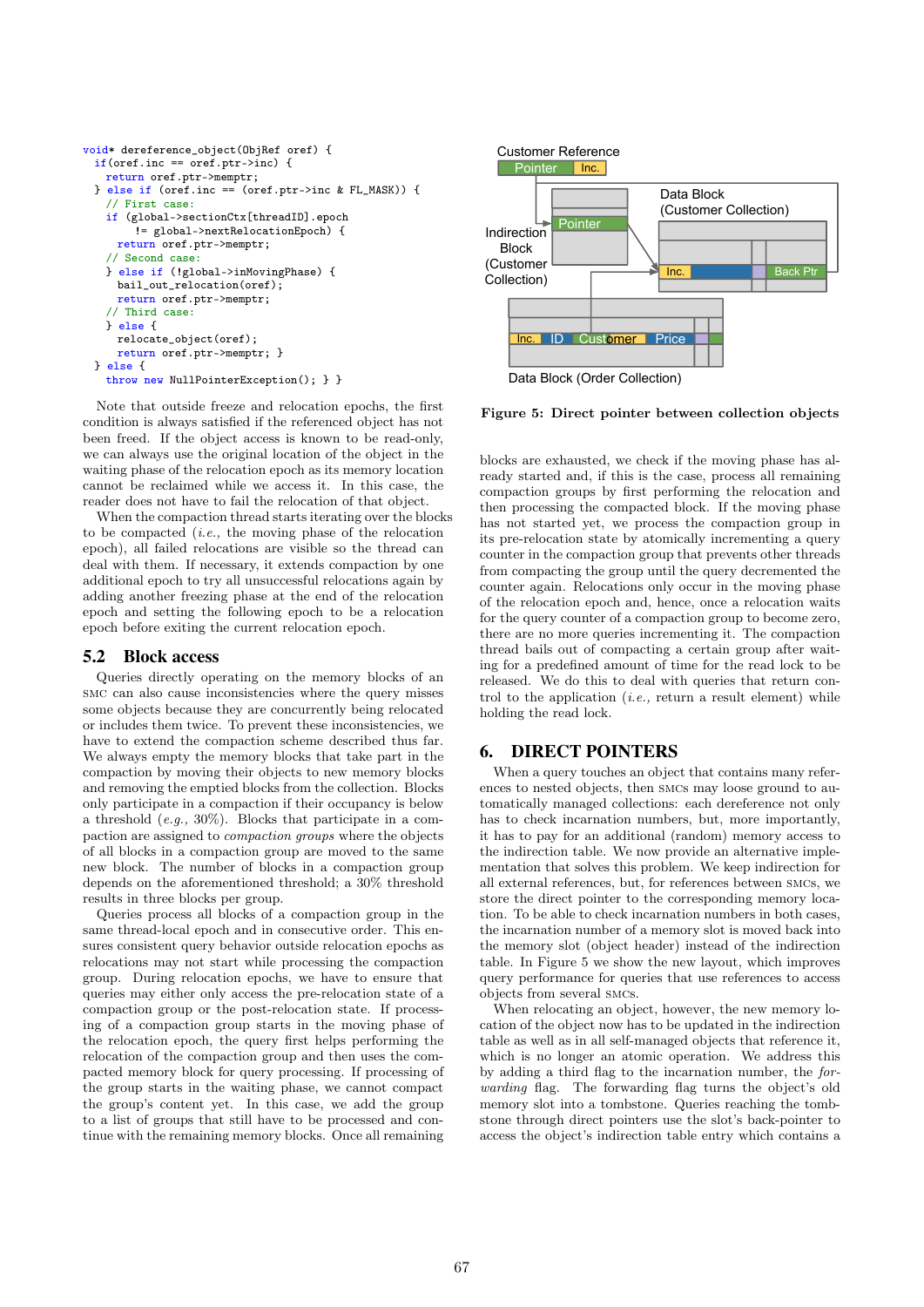pointer to its new memory slot. To improve the performance of future accesses to this object, the query also updates the direct pointer to the object's new memory location. The forwarding flag is set by the thread relocating the object after completing the relocation in the same atomic operation that unsets the frozen and lock bits; hence, tombstones cannot be reached through (indirect) references. As was the case for the two other flags, checking the forwarding flag is performed during incarnation number checking and, hence, does not penalize the common case of an unset forwarding flag.

Tombstoned memory slots are not reclaimed until there are no more direct pointers to them. After compacting an smc, the compaction thread scans all smcs that have direct pointers to it and updates the pointers to relocated objects. Note that the references between smcs are statically known and the compiler can produce specialized functions that only scan smcs that have direct pointers that may have to be updated and only check the corresponding pointer fields. We improve the performance of scanning an smc to update direct pointers by only following pointers to memory slots that are known to have been relocated. This saves many random memory accesses. We achieve this by building a hash table during compaction that contains the memory addresses of all blocks that are compacted and, instead of following a direct pointer to see if the forwarding flag is set, we first compute the address of the corresponding block, probe it in the hash table and only follow the direct pointer if the block address was in the hash table.

## 7. EVALUATION

We implemented smcs as a library using unsafe  $C^{\sharp}$  code. We did not change the JIT-compiler to automatically inject the code for correctly dereferencing references to selfmanaged objects but added this code by hand to factor out any overhead. We implemented the code generation techniques of [13] and we did not use any query-specific optimizations. Our experimental setup was an Intel Core i7-2700K (4x3.5GHz) system with 16GB of ram, running Windows 8.1 and .NET 4.5.2. We compare SMCs with the default managed collection types in C<sup>♯</sup> . Unlike smcs, most collections in  $C^{\sharp}$  are not thread-safe (e.g., List<T>,  $C^{\sharp}$ 's version of a dynamic array). Thread-safe collection types in C<sup>‡</sup> are limited and only ConcurrentDictionary<TKey, TValue> and ConcurrentBag<T> provide comparable functionality to smcs; however, ConcurrentBag<T> does not allow the removal of specific objects. .NET supports two garbage collection modes: workstation and server. Both modes support either interactive (concurrent) or batch (non-concurrent) garbage collections. In our tests the server modes outperformed the workstation ones, so we only report results for the server mode and only report both concurrency settings if their results differ.

Our benchmarks are primarily based on an object-oriented adaptation of the tpc-h workload. We have chosen to focus on a database benchmark as we believe it exemplifies the class of large-scale analytics applications that will benefit from smcs. A relational workload is the most typical example of an application that has traditionally offloaded 'heavy' data-bound computation to an optimized runtime for that data model (a relational DBMS). As such, it is a good indication of both the classes of queries that can be integrated in the programming language, while, at the same time, it



Figure 6: Varying the relocation threshold



Figure 7: Batch allocation throughput

can provide an immediate performance comparison to the dominant alternative. tpc-h tables map to collections and each record to an object composed of  $C^{\sharp}$ 's primitive types and references to other records (all primary-foreign-key relations). Based on the latter, most joins are performed using references. Unless stated otherwise, we use a scale factor of three for all tpc-h benchmarks. Note that due to a 16 byte-per-object overhead and larger primitive types (e.g., decimal is 16 bytes wide) in  $C^{\sharp}$ , a scale factor of three requires significantly more memory than in a database system. Sensitivity to relocation threshold Recall from §3.4 that the data blocks of smcs may contain limbo slots that cannot be reclaimed yet and that we use a tolerance threshold of such slots in a block that needs to be surpassed before adding the block to a reclamation queue. Varying this threshold affects the memory size, the cost of memory operations and the query performance of smcs. In Figure 6 we show how these factors change when varying the threshold (normalized to the maximum value). As the percentage of unused limbo slots grows, so does the memory footprint of the collection. The cost of performing memory operations (i.e., insertions and removals) slowly decreases with an increasing threshold as allocations have to scan less memory slots to find a slot that can be reclaimed. Query performance seems to be less dependent on the additional slot directory entries that have to be processed with an increasing threshold, but more on the branch misprediction penalties when verifying if the slot is occupied. At a 50% threshold, the branch predictor has the most trouble predicting if the slot is occupied. Based on the results of Figure 6, we will use a 5% threshold for the following experiments. For a 5% threshold, the memory requirements of smcs are comparable to that of storing managed objects in List<T>.

Memory allocation throughput In Figure 7 we compare the throughput (in objects per second) of allocating lineitem objects (using the default constructor) in an smc to the pure allocation throughput of managed objects in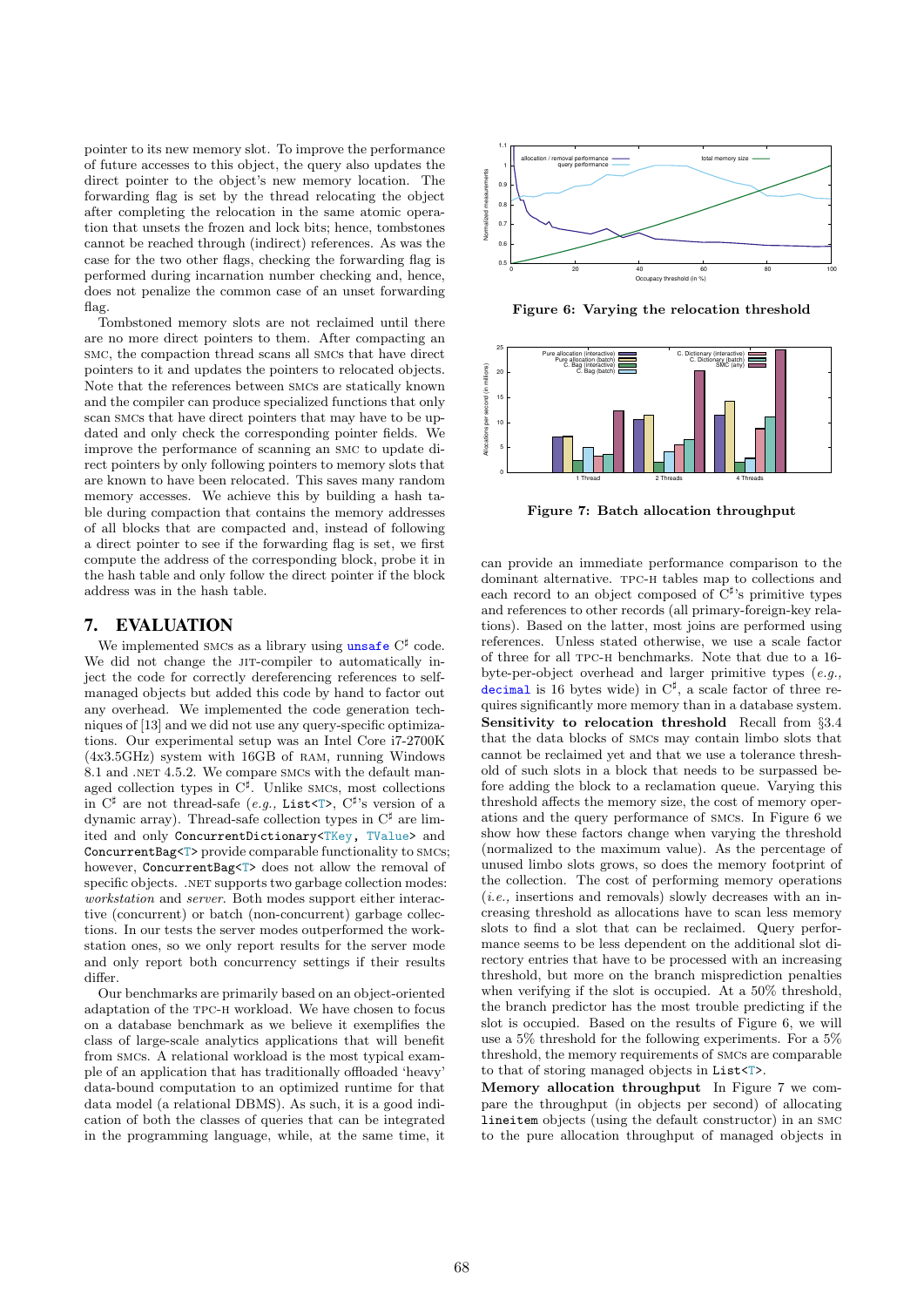

Figure 8: Refresh stream throughput



Figure 9: Timeouts caused by garbage collection

 $NET<sup>3</sup>$  and the throughput of allocating managed objects and adding them to a concurrent collection. For managed allocations we report the throughput for interactive and batch garbage collection; the latter consistently provides better performance. smcs significantly outperform both managed collections and the pure allocation cost of managed objects. All objects remain reachable so the runtime performs numerous garbage collections, with many of them stopping all application threads to copy objects from younger to older generations. smcs allocate from (previously unused) threadlocal blocks, which reduces the synchronization overhead of multiple allocation threads to about one atomic operation per 10k lineitem allocations.

Refresh streams To measure the throughput of memory operations we introduce the tpc-h refresh streams. Each thread continuously runs one of two kinds of streams with the same frequency. The first stream type creates and adds lineitem objects (0.1% of the initial population) to the lineitem collection. The second stream type enumerates all elements in the lineitem collection and removes 0.1% of the initial population based on a predicate on the object's orderkey value. All 0.1% objects to delete are provided in a hash map and removed in a single enumeration over the collection. This benchmark represents the common use case of refreshing the data stored in smcs. In Figure 8 we report the stream throughput for smcs against ConcurrentDictionary<TKey, TValue>; ConcurrentBag<T> is not included because it does not support the removal of specific elements. smcs perform better than both types of managed collections in all cases.

Impact of garbage collection Out of the two garbage collection settings reported in Figure 7, the (non-concurrent) batch mode provides the higher throughput. In other garbage collection intensive benchmarks, we found the batch mode to enable a several times higher throughput. However, the



Figure 10: Enumeration performance

higher throughput comes at a price: response time. Where concurrent collectors (interactive) can perform big parts of garbage collection on a background thread without pausing all application threads, non-concurrent collectors have to pause all threads for the duration of the collection. As the size of the managed heap grows, so does the duration of full garbage collections and, hence, the application's maximum response time. To illustrate this, we insert a number of objects into a collection, either managed or self-managed, and then start two threads in parallel. The first thread continuously allocates managed objects with varying lifetimes and the second continuously sleeps for one millisecond and measures the time that passed in the meantime. If it observes that significantly more time has passed than expected, it records the value as it most likely was caused by garbage collection triggered by the other thread. Figure 9 shows the maximum timeout measured for a varying number of objects stored in the collection. For non-concurrent garbage collection, the maximum timeout increases with a growing number of objects stored in a managed collection, but remains fairly stable when these objects are stored in an smc. Thus, the duration of garbage collections increases with growing data volumes stored in the managed heap. In the batch mode this negatively impacts the responsiveness of the application; in the interactive mode, it negatively impacts the overall application performance as the background collection thread steals processing resources from the application. In both cases, smcs scale better with increasing data volumes.

Enumeration performance We first report on the pure enumeration performance of smcs before considering more complex queries. Our queries either: (a) enumerate the lineitem collection and perform a simple function on each object to ensure that all lineitem objects are accessed; or (b) enumerate the lineitem collection, and for each object follow the order reference to a customer object and perform a simple function on the latter to ensure that customer objects are also accessed. Query performance deteriorates over time as objects are added and removed from the collection. In managed collections, objects may end up scattered all over the managed heap, whereas in smcs the blocks containing objects may have holes due to limbo slots. In Figure 10 we show the performance of both query types after the collections are freshly loaded (fresh) and after the collections have undergone numerous object removals and insertions (worn). smcs (indirect) outperform all automatically managed collections. However, when performing nested object accesses, the difference with List<T> diminishes because of the additional memory access required by indirection when following self-managed references. By utilizing the direct pointers of §6, we can bypass this look-up and

 $\overline{{}^3\text{Pre-allocated}}$  , thread-local arrays prevent objects from being garbage collected.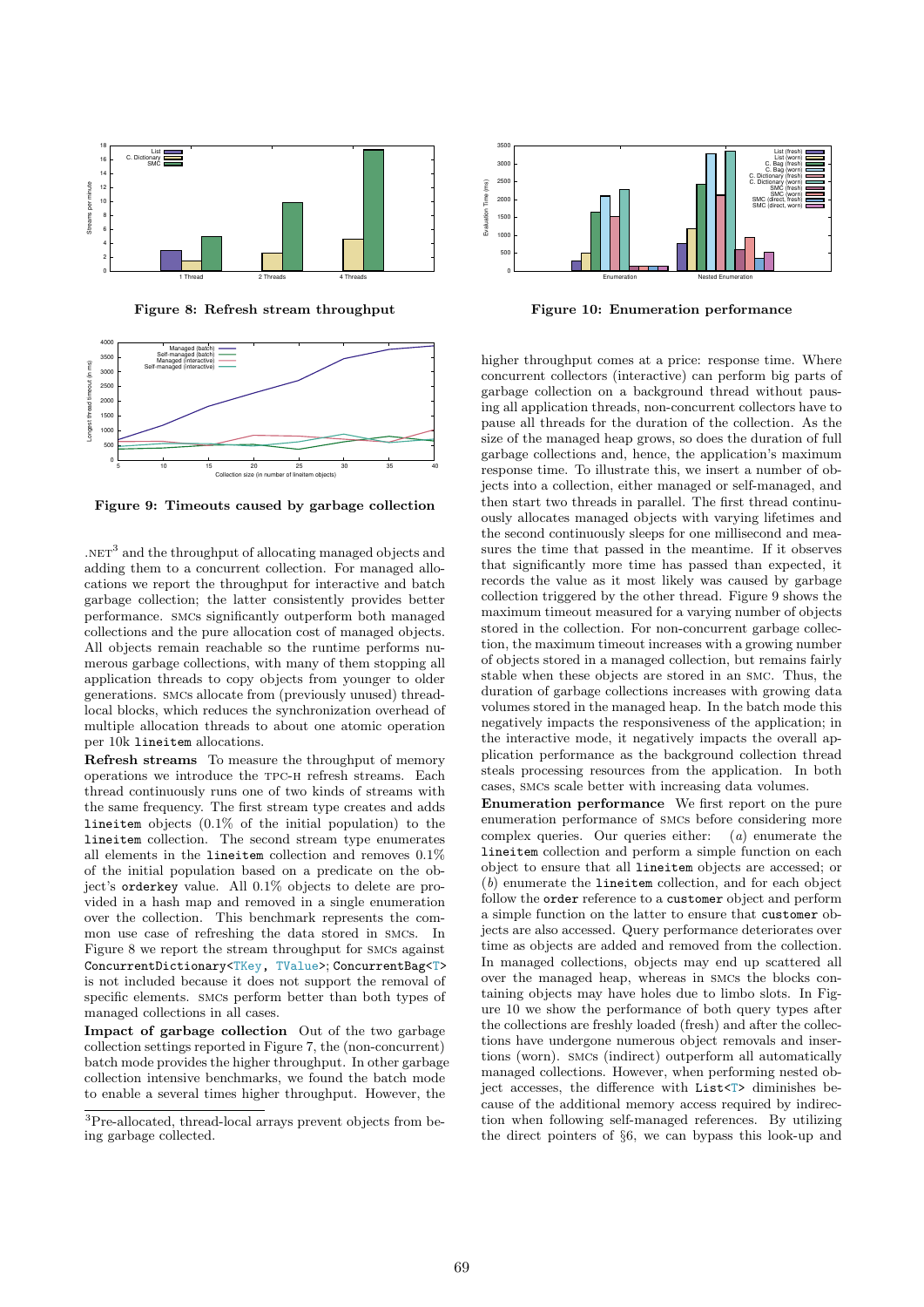

Figure 11: TPC-H Queries 1 to 6

improve performance. When comparing the fresh and worn states, smcs only lose performance under nested accesses, whereas managed collections exhibit degraded performance in both cases. As ConcurrentDictionary<TKey, TValue> is the best performing thread-safe managed collection, we exclude ConcurrentBag<T> in what follows.

Query processing In Figure 11 we show the performance of the object-oriented adaptation of the first six tpc-h queries. For managed collections, we report the query performance of compiled  $C^{\sharp}$  code (as in [13] but with reference-based joins). Using LINQ to evaluate the queries instead of compiling them to  $C^{\sharp}$  code results in a 40% to 400% higher evaluation time, but as this was not the focus of the paper, we do not report it in Figure 11. We report on two versions of compiled code for SMCs: (a) Compiled  $C^{\sharp}$  code that, other than the enumeration code, is equivalent to the code used for managed collections. This illustrates the fraction of the overall improvement contributed by the better enumeration performance of smcs. (b) Compiled unsafe  $C^{\sharp}$  code that contains optimizations only possible on smcs. One such optimization is to use direct pointers to primitive types in an object  $(e.g.,)$ decimal values) as arguments to functions that operate on them  $(e.a., addition).$  For managed objects, these functions have to be called by value as the garbage collector may move the object inside the managed heap at any time without notice and, hence, the pointer would become invalid. Another optimization is to use memory regions [16] for all intermediate data during query processing, which improves performance by excluding those intermediates from garbage collection. Figure 11 reports the query processing performance relative to the performance of List<T>. SMCs perform significantly better than ConcurrentDictionary<TKey, TValue>, the fastest competing thread-safe collection in .NET; and even between 47% and 80% better than List<T>. Query 1 is a great example of what can be achieved with direct pointer access to self-managed objects. The query is decimal computation heavy and as  $C^{\sharp}$ 's decimal type is 16-bytes wide, calling the functions that perform decimal math using pointers and allowing for in-place modifications results in a huge performance gain. The other queries are less decimal computation intensive and, hence, show very little improvement from using unsafe code. Generating native c code leads to another  $10\%$  to  $20\%$  improvement over compiled unsafe  $C^{\sharp}$ code. But as the compiled c code is (mostly) equivalent to the compiled unsafe  $C^{\sharp}$  code, any performance differences can be attributed to more aggressive code-level optimizations by the c compiler.

Direct pointers and columnar storage In Figure 12 we show the impact of the direct pointer optimization introduced in §6 and columnar storage as discussed in §4.1.



Figure 12: Direct pointer and columnar storage



Figure 13: Comparison to SQL Server on a TPC-Hlike workload

Direct pointer moderately improve query performance for queries that contain joins, in particular for Query 5. Columnar storage shows further improvements that are enabled by the smcs decoupling the memory layout of their elements from their definition through managing their own memory. Comparison to RDBMS To put the smc results into perspective, we compare the query performance over objects in smcs to that of a modern commercial database system. We use sql server 2014 for this purpose as it is well integrated into .NET and incorporates a compressed in-memory columnar store. We store all tables in the database's column store and, in addition, use clustered indexes on shipdate and orderdate. We use the read uncommitted isolation level and disable parallelized query execution to level the playing field. The results are shown in Figure 13. For most of the queries, smcs exhibit better query performance. For joinheavy queries, they benefit from using references to perform joins instead of explicit value-based join operations. In other queries the database benefits from the indexes on shipdate and orderdate.

## 8. RELATED WORK

Type-safe manual memory management is at the core of smcs. Region-based memory management [16] groups objects in regions and deallocates entire regions. Deallocating objects at region granularity is too high a storage overhead as objects in the applications we target are long-lived with only incremental insertions and deletions. Memory safety at object granularity is enforced by introducing specialized pointer types, e.g., smart pointers in c++11, which use reference counting to ensure that memory is only freed once it is no longer referenced. Reference counting comes at a high cost, especially when objects may be accessed concurrently [11]. Fat pointers are frequently used for type and/or memory safety at run-time [1]. Tracking object incarnations [6] is an application of this approach.